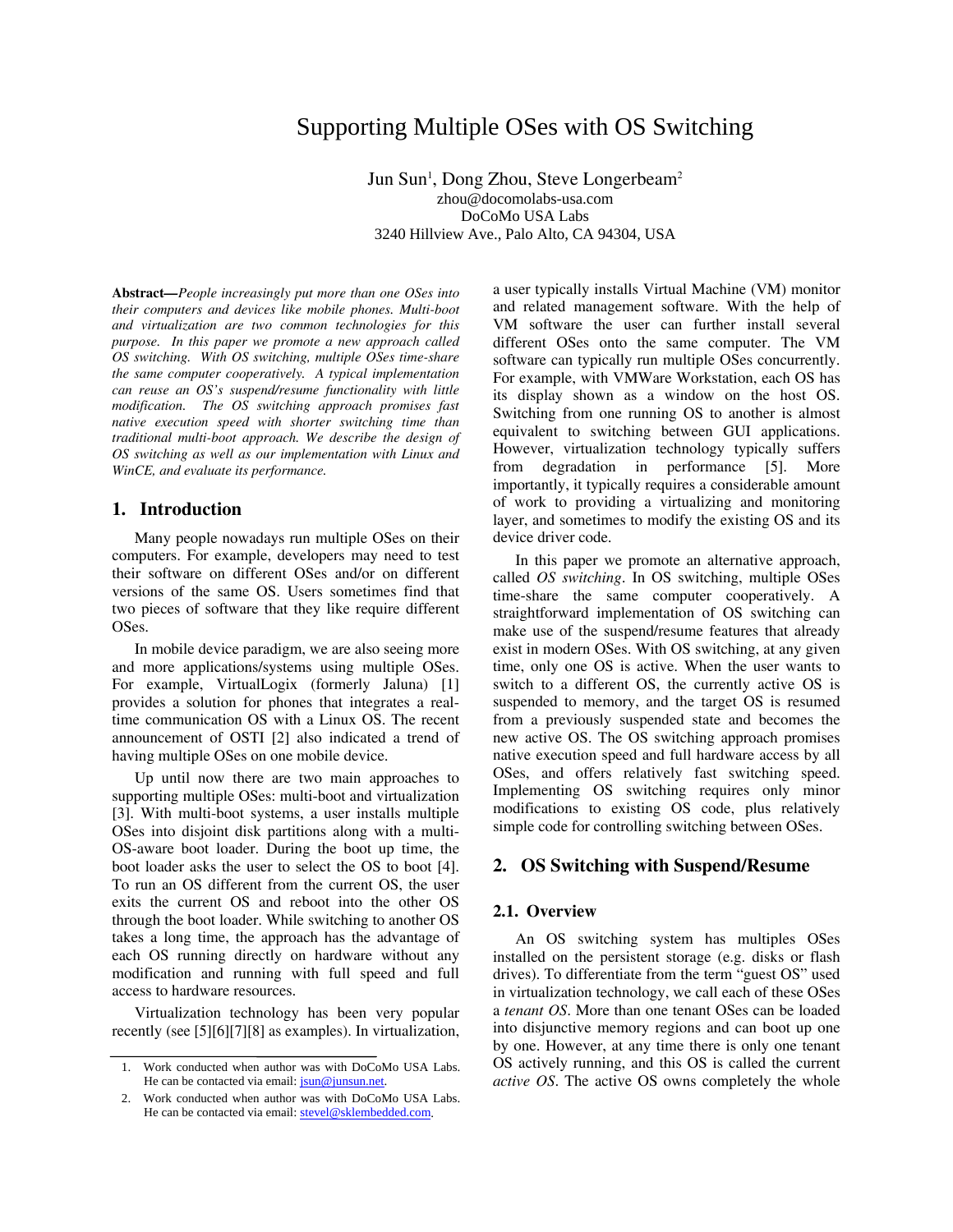

**Figure 1. OS Switching Overview** 

system except for the portions of memory and disk reserved for other tenant OSes.

An active OS goes into dormant state through OS switching. OS switching is typically initiated by the end user (e.g., by pushing a switching button). It is also possible that OS switching is initiated through software triggered events.

After an OS switching is initiated, the current active OS (or outgoing OS in this context) performs necessary preparation, typically including saving necessary states for later resumption and putting hardware into a known and agreed-upon states for the next OS (or incoming OS).

Once the outgoing OS finished its preparation, an actual switch will happen. This step can be simply jumping to the resume path of the incoming OS. For OSes that support Memory Management Unit (MMU), however, this step may involve tearing down the outgoing OS' page mapping and setting up the new page table for the incoming OS.

The last step in OS switching is to restore incoming OS into an actively running state. This step involves retrieving states saved in system RAM and re-initialize hardware into a working state. Device drivers and application processes are re-activated, and system will continue to run from the state when the OS was last time suspended.

The four steps in OS switching is illustrated in Figure 1.

#### **2.2. Suspend and resume in modern OSes**

Most modern operating systems with advanced power management support a power-saving state where all hardware (including CPU and peripherals) are powered off except for the system RAM. In Windows this state is called *standby* state. Mac OS X calls it *sleep* state, while Linux refers to it as *suspend-to-RAM*  (STR). When a computer performs suspend-to-RAM operation, the OS stops applications, drivers and kernel in order, and stores all necessary information in the

RAM. The system then enters a low-power state while the RAM enters a low power self-refreshing state. Most of other hardware devices are turned off to save energy. When the system resumes, it retrieves operating state from memory and restores the whole system to the state when it was suspended.

Different OSes implement STR differently. The following text describes general steps involved in a typical suspend/resume process.

#### **Suspend Process:**

- 1. Suspend initiated
- 2. Applications are notified of the imminent suspend operation through callbacks. Certain applications may save data, or complete networking operations, etc.
- 3. Subsystems (such as file system, networking, daemons) are notified of the imminent suspend operation. For example, NFS domain may close its connection and save the connection information for later resumption.
- 4. The suspend routines in device drivers are called. Such suspend routines typically do two things: disabling its service to higher-level software and turn off the device (e.g., flushing and disabling DMA, disabling interrupts). Sometimes the suspend routine may also save certain information for later resumption.
- 5. Save system core state, including bus controller and CPU register states.
- 6. Turn off power to all hardware except system RAM, and enter sleep mode.

#### **Resume process:**

- 1. Resume is initiated through some pre-configured external events (pushing button, RTC timer expiration, etc). CPU control typically jump-starts from a pre-set address.
- 2. Restore CPU and system core states.
- 3. Invoke device drivers' resume() functions. The device driver resume functions typically enable the devices and make their services available for higher-level code.
- 4. Invoke the resume() functions of subsystems.
- 5. Notify applications of the resumption of operation. In Unix-like OSes, this can be achieved through signals.
- 6. System resumes full operation.

#### **2.3. OS switching based on suspend/resume**

If all tenant OSes support the suspend-to-RAM feature, we can re-use a large part of the suspend/resume code to implement OS switching. Conceptually, instead of turning off the power at the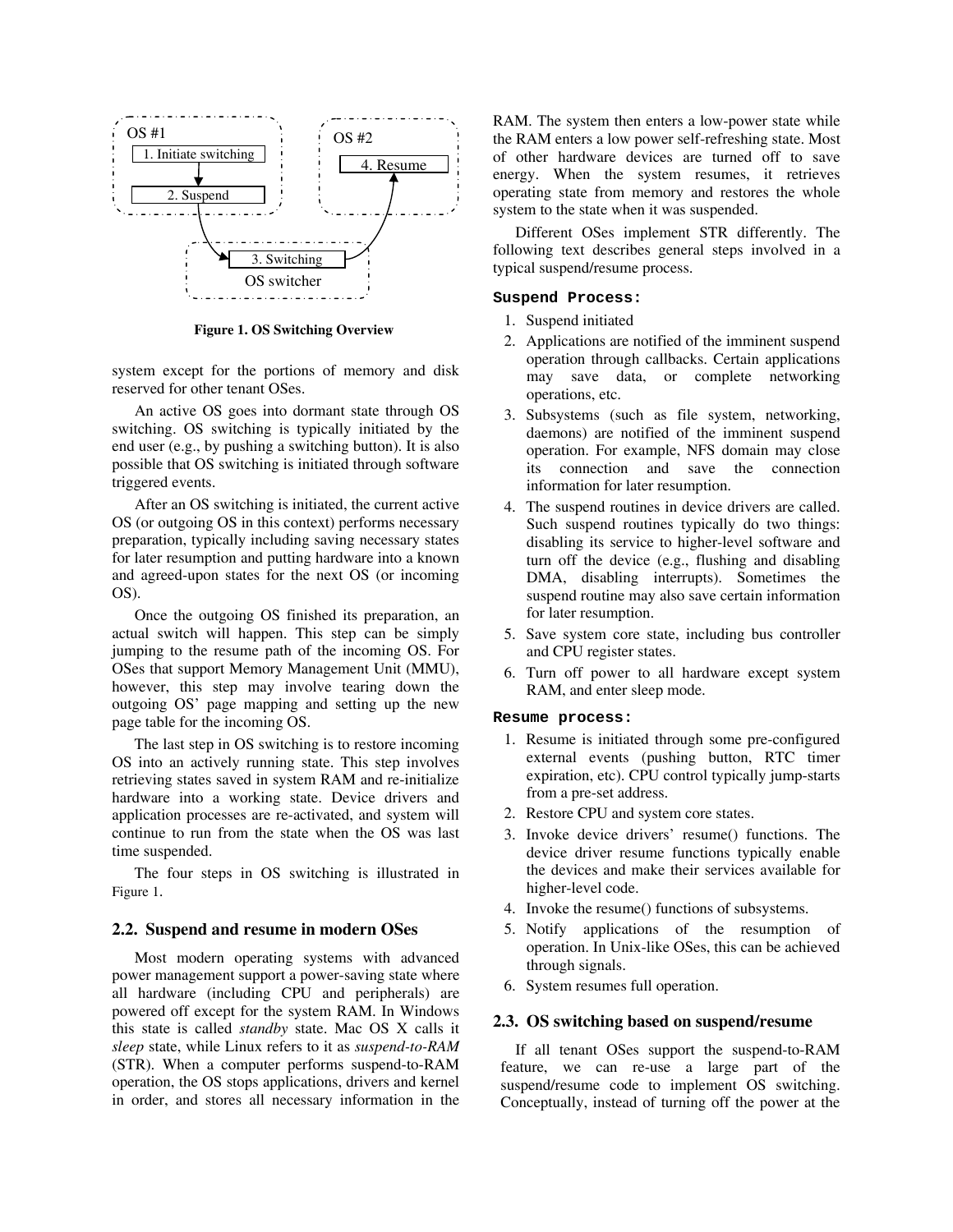

**Figure 2. Flow of control in suspend/resume based implementation of OS switching**

last step of the suspend process, we simply jump to the resumption path of the incoming OS.

Figure 2 shows the control flow of suspend/resume based OS switching.

If we are switching between two instances of the same OS with the same version, we are guaranteed that the hardware state at step 7 is exactly what the incoming OS expects. If we are switching between different OSes, however, the hardware states may be different from what the incoming OS expects. In that case, some form of "state adaptation" is needed (see section 2.5).

We implemented suspend/resume based OS switching in following environments:

- o Linux-Linux switching on Sandgate 2P, an Intel PXA270 (ARM9) based handheld prototype device [10].
- o Linux-WinCE switching on Sandgate 2P

Detailed implementation notes and performance data can be found in section 3. In the rest of this section, we will assume that there are two tenant OSes and discuss in general several other design issues.

#### **2.4. Loading and booting of subsequent OSes**

While the first OS in an OS switching system can be loaded and booted as usual (except that the loader and the OSes needs to be modified so that the OSes live in restricted memory regions), there are several design choices for loading and booting subsequent OSes:

- 1) The boot loader loads both OSes into RAM. One OS boots first and the second OS boots when it is selected to run for the first time.
- 2) The boot loader loads and boots the first OS. From the first OS an application loads the second OS. The second OS boots up when it is activated for the first time.
- 3) Boot loader loads and boots the first OS. From the first OS, an application installs the RAM content of the second OS previously captured when it went into suspended state.

Both methods 1) and 2) require special code that handles the booting of the second OS. Typically the loader and the OS mutually agree on the start-up system state. When for the first time we switch to the second tenant OS, the hardware state is usually different from what the loader would have set to. For example when Linux boots on ARM it expects MMU is turned off and first serial port is turned on. It also expects kernel command line arguments passed in through register r2. In order to boot the second OS correctly, we can either set the hardware states in the switcher so that they conform to the protocol, or we can modify the boot-up code in the second OS. We like the first approach as it is less intrusive in terms of changes to tenant OSes, and is more reusable when we switch among multiple different OSes.

Method 3) avoids the above problem. However, it requires a tool for capturing the memory content of the second OS in suspended state. In addition, the memory image, even when compressed, may be too large for systems where persistent storage space is scarce.

# **2.5. Switching**

In theory, the actual control transfer is as simple as a jump instruction from the outgoing OS to the incoming OS.

In reality, this process is very complicated. The actual suspend process varies quite a bit for different CPUs, systems and OSes. In some OSes there are multiple suspend states. For example, Linux on VMPlayer has two suspend states corresponding to ACPI's S1 and S4 states [11].

Therefore, the first implementation decision is to choose a suspend path as the default OS switching path. Different suspend path puts hardware into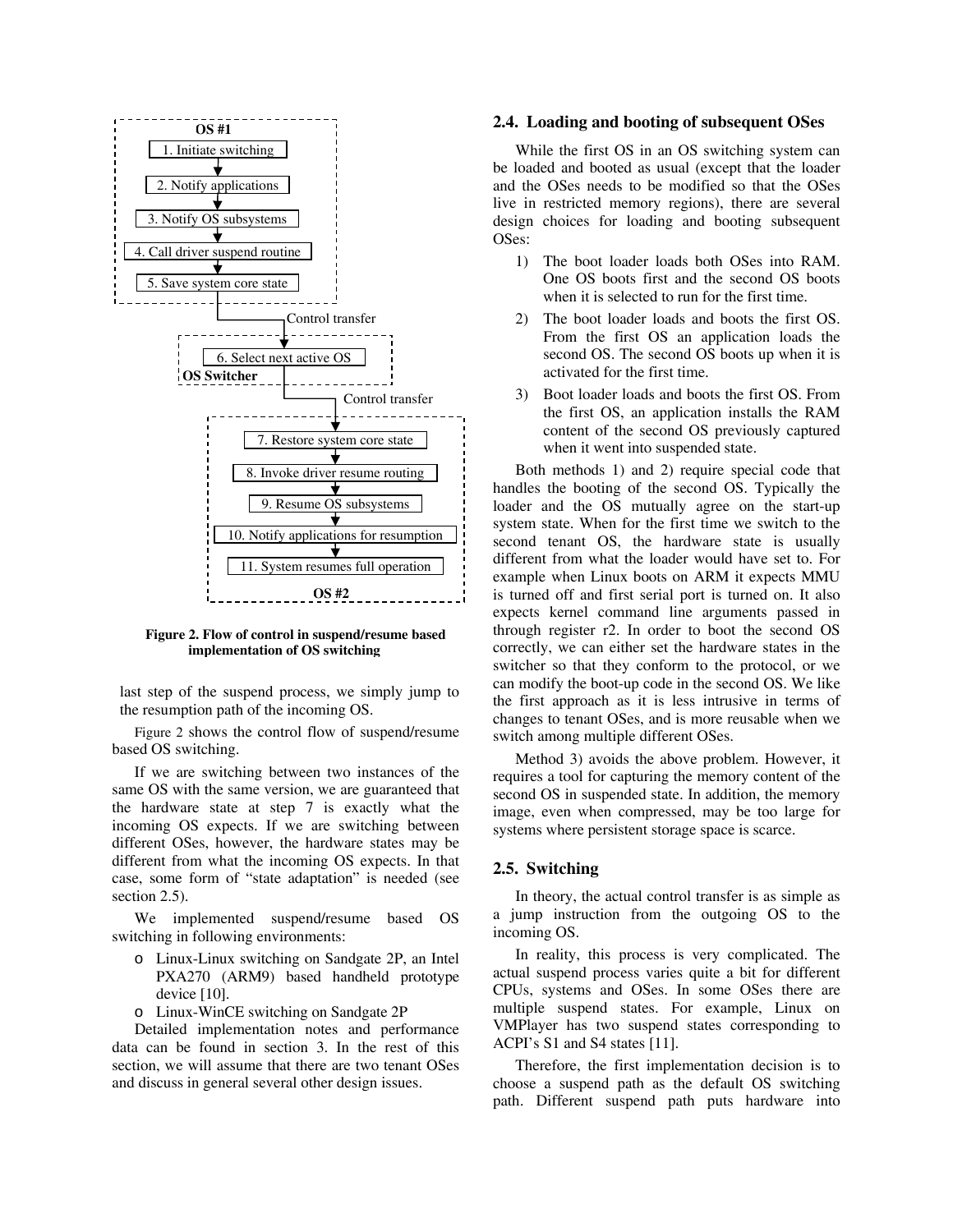different suspend states and have different resume points. For example, Linux on VMPlayer support "standby" state, a shallower power saving mode where CPU context, including MMU and program counter, are preserved during suspend. Resume starts from the last instruction that puts the CUP into suspend state. By comparison, Linux on Sandgate 2P supports "memory" state, a deeper power saving mode where all CPU context are lost. The resumption point is remembered in a non-volatile register and CPU resumes in physical addressing mode.

As a result the switcher would need to manage all these differences and ensure the control transfer happen smoothly among tenant OSes. The OS switcher typically performs:

- 1. Saving any contexts that were assumed to persist during normal suspend but will be lost during OS switching.
- 2. Tearing down current MMU mapping and switching to physical addressing mode. If incoming OS resumes from virtual addressing mode, setup MMU mapping for the incoming OS.
- 3. Restoring any context for the incoming OS that were assumed to persist during normal suspend but was lost during OS switching.

# **3. Implementation and Performance**

In this section, we describe our implementation of OS switching, and evaluate and analyze OS switching performance. As mentioned earlier, we have implemented two prototypes. In this section we focus on the Linux-WinCE Sandgate 2P prototype.

### **3.1. Loading and booting**

In our Linux-WinCE Sandgate 2P prototype, we chose the first approach for subsequent tenant OS loading and booting, i.e., we modified the WinCE loader, eboot, to load both OSes into RAM. Eboot sets up the environment for WinCE to boot up first. When for the first time we switch from WinCE to Linux, the OS switcher sets up proper hardware state so that Linux can boot up successfully. Special setting include turning off MMU, turning on serial port, and preparing kernel boot arguments.

# **3.2. Switching on the Linux side**

Our Linux kernel base is 2.6.16. Intel has supplied board specific support for Sandgate 2P. In this implementation, Linux supports two power saving states, "standby" and "memory". We decided to modify the suspend-to-memory execution path for OS switching purpose.

A side button on the prototype device is designated as the OS switching button. The keypad driver sends a signal to the APM daemon when a button pressing event is detected. Upon receiving this signal, the APM daemon performs the suspend process, including calling each driver's suspend() function. At the end of this process, instead of going into suspended state, the daemon jumps into the switcher and calls the switching function. In section 3.4 we will discuss in detail what the switcher does.

### **3.3. Switching on WinCE side**

WinCE supports several power saving states including idle and suspend. Unfortunately the WinCE BSP we obtained from vendor does not fully support them. While some drivers have their own suspend/resume routines, some do not. In addition, there is no system-wide suspend/resume routines.

Our implementation effort starts with supplying those suspend/resume functions for various drivers including display driver. Similar to the Linux case, when the keypad driver detects an OS-switching button pressing event, it changes the system power state into suspend state, which starts the standard suspend process. The standard suspend process invokes the OEMPowerOff() function after all devices are suspended. The OEMPowerOff() function in turn invokes our real OS switching function.

### **3.4. Implementation of OS switcher**

For practicality reasons, OS switcher is implemented inside eboot. Thus it also uses eboot's address mapping, which is different from either Linux's or WinCE's.

When we switch from Linux to WinCE, the switcher will save the CPU context, including MMU, general registers, system control registers, etc. It will then restore WinCE's CPU context. Since WinCE suspend/resume is not complete, the OS switcher performs additional saving and restoring for peripheral devices such as LCD, audio, etc.

When we switch from WinCE to Linux, the OS switcher performs similar steps. Again, for WinCE, the OS switcher saves additional context for peripheral devices. This saving is necessary as states for peripheral devices presumably will be altered once Linux becomes active.

### **3.5. Evaluation**

In this section we present and discuss timing data for OS switching. The numbers presented in this section are obtained through instrumentation of Linux (2.6.16 kernel) and WinCE 5.0 source code. Since we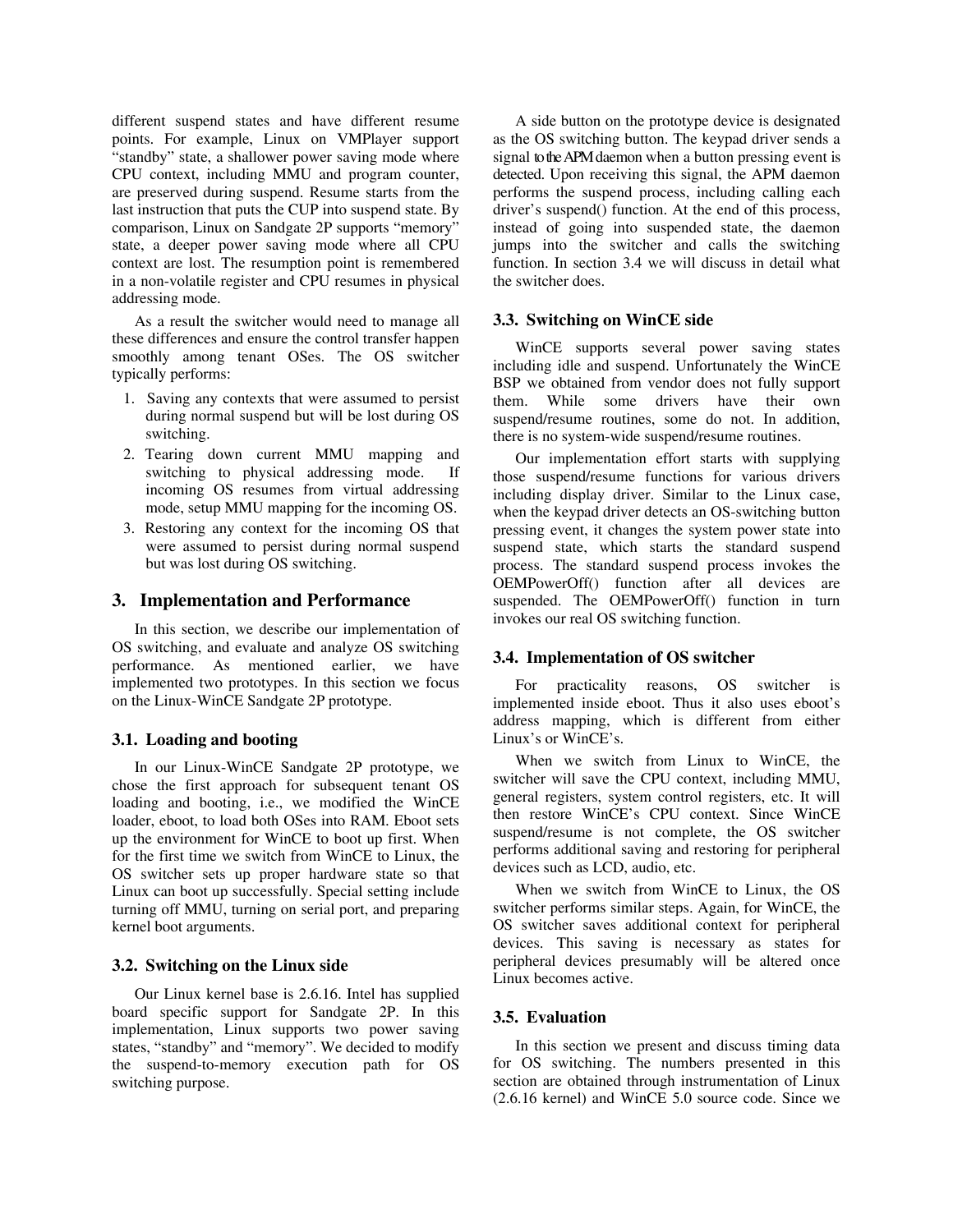| <b>Suspend Steps</b> | <b>Time Used</b><br>(us) | <b>Resume Steps</b> | <b>Time Used</b><br>(us) |
|----------------------|--------------------------|---------------------|--------------------------|
| Freeze processes     | 8500                     | Thaw processes      | 3226                     |
| Device suspend       | 5845                     | Device resume       | 1384313                  |
| Other                | 32                       | Other               | 4796                     |
| Total                | 14377                    | Total               | 1392335                  |

**Table 1. Breaking down OS switching time (Linux)** 

didn't have access to the full source code of WinCE 5.0, we could only measure suspend and resume time costs of major device drivers for WinCE side.

Table 1 breaks down the costs for switching out of and into Linux. Since process freeze/thaw and device suspend/resume times dominate the total cost, we omitted listing the costs of other individual steps. Note that the costs for freezing and thawing processes depend on those specific processes. In our experiment we only had a few basic processes running. As we can see from the table, the resume cost in Linux is much higher than the suspend cost, and this resume cost is dominated by the cost for resuming devices. Overall, the resuming process takes close to 1.4 seconds, and the total time for switching from a Linux OS to another Linux OS is slightly over 1.4 seconds (Linux suspend time plus Linux resume time).

Table 2. further breaks down the suspend/resume costs of individual Linux device drivers. Note that the resuming costs of the PCMCIA driver, the frame buffer driver, and the WiFi driver, dominates the total cost of device resumption.

On WinCE side, excluding GWES' (Graphics, Windowing and Events Subsystem) asynchronous handling of power on/off events, almost all the costs of OS switching is in device suspend and resume. Table 3 shows the suspend/resume costs of four drivers that were used on the WinCE side of the prototype: the drivers for display, touch screen, keypad, and audio. The total suspend time for the drivers is about 188ms, and the total resume time is about 341ms. We can thus infer that the time for Linux-to-WinCE switch is

**Table 2. Suspend and resume cost of Linux device drivers**

| <b>Driver</b>    | <b>Suspend</b><br>Time (us) | <b>Resume</b><br>Time (us) | Comment               |
|------------------|-----------------------------|----------------------------|-----------------------|
| $ak4650$ -ts     | $\mathcal{D}_{\mathcal{L}}$ | 3036                       | Touchscreen           |
| $ak4650$ -core   | 325                         | 165                        | core for TS and audio |
| hostap_cs        | 1378                        | 254231                     | Wifi driver           |
| $pxa2xx$ -pcmcia | 26                          | 769261                     | PCMCIA driver         |
| $pxa2xx-fb$      | 3770                        | 344926                     | Frame buffer          |
| $pxa2xx-ac97$    | 328                         | 12683                      | AC97 controller       |
| Other drivers    | 16                          | 11                         |                       |
| total            | 5845                        | 1384313                    |                       |

**Table 3. Suspend/resume cost of WinCE device drivers**

| <b>Device</b> | <b>Suspend Time</b><br>(us) | <b>Resume Time</b><br>(us) |
|---------------|-----------------------------|----------------------------|
| Display       | 153829                      | 276103                     |
| Touchscreen   | 3439                        | 4380                       |
| Keypad        | 3414                        | 57316                      |
| Audio         | 27500                       | 2862                       |
| Total         | 188182                      | 340661                     |

around 0.3-0.4 second, while the time for a WinCE-to-Linux switch is around 1.6 seconds.

We also measured *user perceived switching time*, defined as the time from display going into blank in the outgoing OS, to the time display resumes in the incoming OS. It is measured as the time between the end of display driver suspend on one side, to the end of the display driver resume on the other side. In our setup, the user perceived switching time from WinCE to Linux is about 398.8ms, while the user perceived switching time from Linux to WinCE is about 328.3ms.

# **4. Related Work**

The idea of using suspend/resume (and also shutdown/reboot) to support multiple OSes first appeared in a patent [9] by Shimotono. The patent generally assumes PC-like computing systems where BIOS performs the major part of switching. The outgoing OS completely shuts off the whole system and the incoming OS will start from reset state with a flag to indicate it is the resumption instead of a regular booting. From OS perspective there is no difference between a real suspend/resume and an OS switching.

Clearly this scheme does not work for non-PC systems where there is no BIOS standard and power management standard (such as APM or ACPI). In this paper we extend and broaden this idea to a more general OS switching approach where tenant OSes work cooperatively to time-share the same computing device. Shimotono's patent is a special case where all tenant OSes must suspend and shut off all hardware (even including CPU) completely before a switching can happen on the rebooting path in BIOS. In this paper we demonstrate that multiple OSes can suspend differently into different states and adapt through the OS switcher with a flexible scheme. Another directly related approach is the multi-boot approach [4]. Like OS switching approach, hard disks or permanent storage are partitioned among tenant OSes, and there is only one active OS at any time. Unlike OS switching approach, the active OS owns the whole system RAM instead sharing with other tenant OSes. However, OS switching offers much faster switching time.